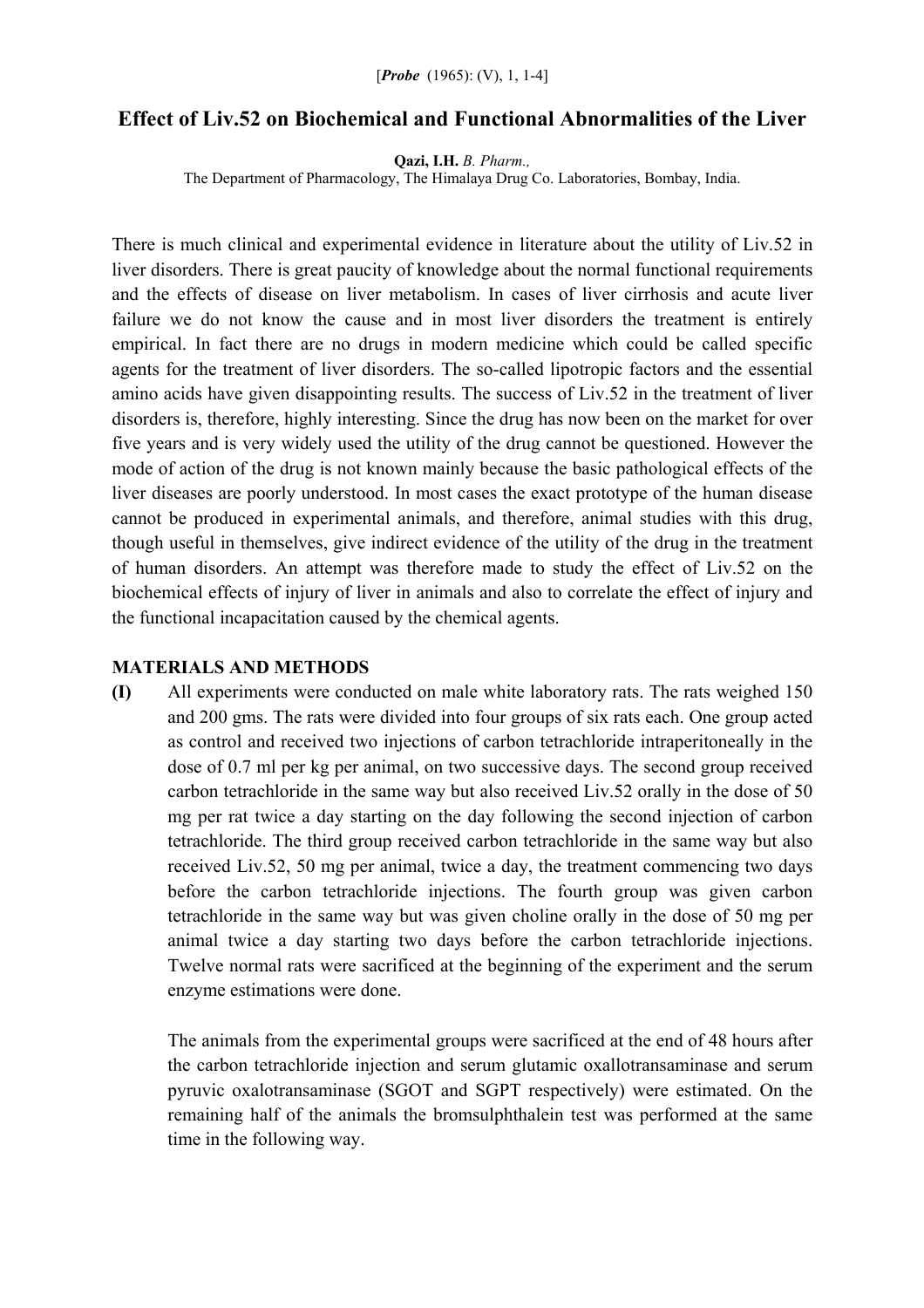## **RESULTS**

Animals were given bromsulphthalein intravenously in the dose of 1 mg per kg. The rats were sacrificed half an hour after the injection and the blood collected from the carotid arteries. The serum was separated and the concentration of the dye estimated by comparing visually against the standard concentrations with a blank serum obtained from normal rats.

Twelve normal rats were given bromsulphthalein in the same way and were sacrificed 2 minutes after the injection to get the initial maximum concentration in the serum, which was determined as above.

**(II)** In another set of experiments rats were divided into three groups of 18 each. These groups corresponded to groups I, III and IV of the previous set in the matter of treatment with carbon tetrachloride and the drugs. From each group three rats were sacrificed, 6 hours, 12 hours and 24 hours after the second carbon tetrachloride injection for SGOT and SGPT estimation and at the same time three rats from each group were used for bromsulphthalein excretion test.

| Table 1: Showing the SGOT and SGPT levels in the serum of rats 48 hours after carbon tetrachloride<br>injection in first set of experiments |               |                             |                                    |                                      |                                  |  |  |  |
|---------------------------------------------------------------------------------------------------------------------------------------------|---------------|-----------------------------|------------------------------------|--------------------------------------|----------------------------------|--|--|--|
| Group                                                                                                                                       | Control       | Group I<br>CCl <sub>4</sub> | Group II<br>$CCl_4 +$<br>$Liv.52*$ | Group III<br>$CCl_4 +$<br>$Liv.52**$ | Group IV<br>$CCl_4 +$<br>Choline |  |  |  |
| SGOT units mean                                                                                                                             | $40-90$ units | 130                         | 128                                | 112                                  | 146                              |  |  |  |
| SGPT units mean                                                                                                                             | $40-90$ units | 156                         | 98                                 | 103                                  | 143                              |  |  |  |

Note: (i) The mean of twelve rats not treated with carbon tetrachloride is 43 and 48 units of SGOT and SGPT respectively.

 $*$  Liv.52 administration commenced 24 hours after CCL administration

 $*$ Liv.52 administration commenced 48 hours before CCl<sub>4</sub> administration.

| Table 2: Showing percentage retention of bromsulphthalein and SGOT, SGPT levels<br>6,12, 24 hours after $CCl4$ |       |                    |                              |                                  |                                  |  |  |  |  |
|----------------------------------------------------------------------------------------------------------------|-------|--------------------|------------------------------|----------------------------------|----------------------------------|--|--|--|--|
| Group                                                                                                          | Hours | Group I<br>Control | Group II<br>CCl <sub>4</sub> | Group III<br>$CCl_4 +$<br>Liv.52 | Group IV<br>$CCl_4 +$<br>Choline |  |  |  |  |
| Bromsulphthalein<br>30 mt. retention                                                                           | 6     | 35%                | 70%                          | 40%                              | 72%                              |  |  |  |  |
|                                                                                                                | 12    | 38%                | 76%                          | 40%                              | 68%                              |  |  |  |  |
|                                                                                                                | 24    | 38%                | 78%                          | 36%                              | 78%                              |  |  |  |  |
| SGOT                                                                                                           | 6     | 43 units<br>(mean) | 93                           | 74                               | 102                              |  |  |  |  |
|                                                                                                                | 12    |                    | 102                          | 74                               | 98                               |  |  |  |  |
|                                                                                                                | 24    |                    | 106                          | 68                               | 111                              |  |  |  |  |
| <b>SGPT</b>                                                                                                    | 6     | 48 units<br>(mean) | 88                           | 73                               | 79                               |  |  |  |  |
|                                                                                                                | 12    |                    | 102                          | 88                               | 112                              |  |  |  |  |
|                                                                                                                | 24    |                    | 112                          | 100                              | 96                               |  |  |  |  |